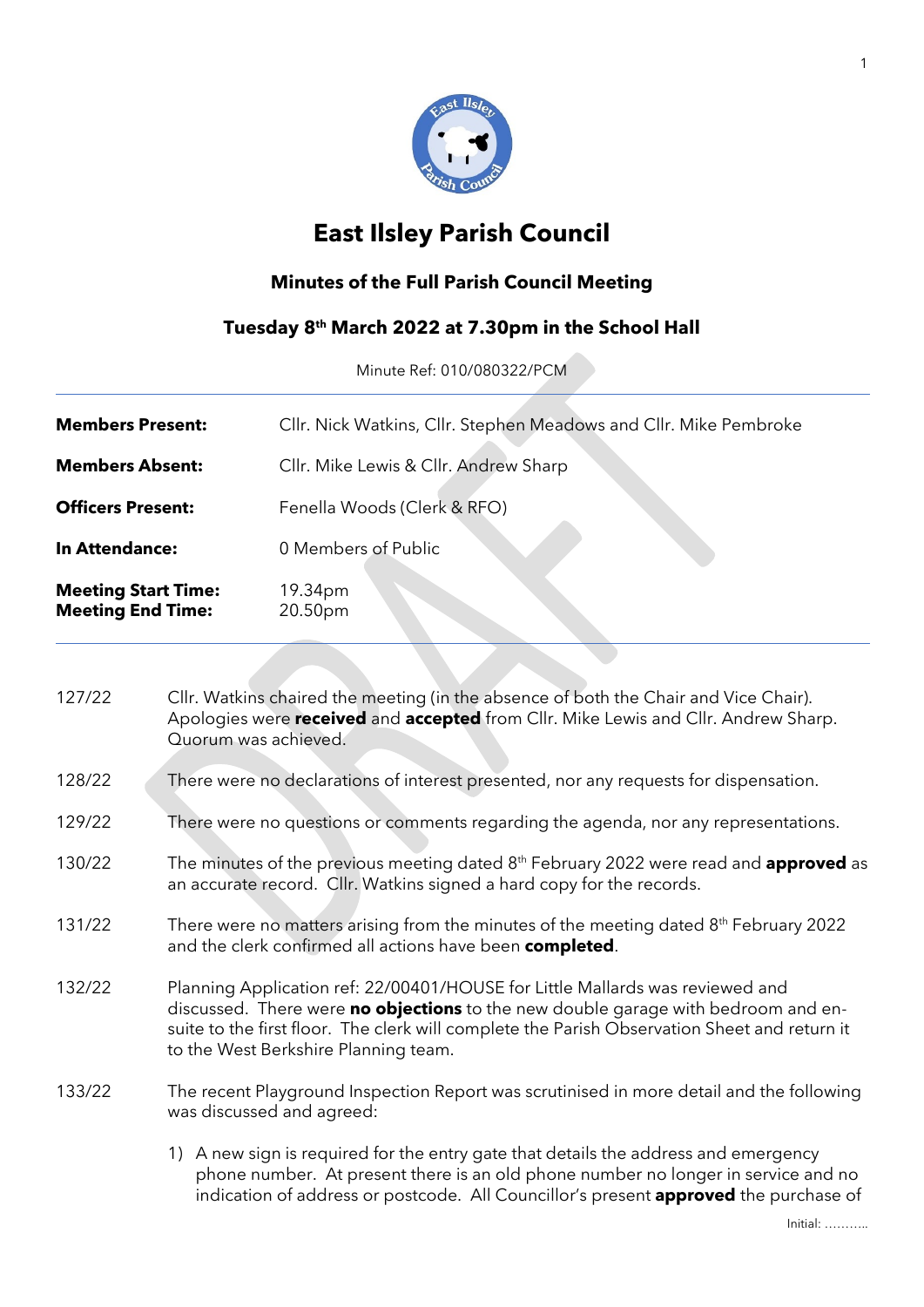the replacement sign and the clerk will seek out a supplier and email a proof before purchase.

- 2) Rotting Timber the perimeter fence has seen better days and is rotten in places. It will be a big project to replace all the fencing and not something we have budgeted for, nor have any ear marked reserve funds for. Cllr. Meadows **agreed** to check the site for safety and to remove any projecting nails / secure anything loose in the meantime. The clerk will investigate available grants and costings for discussion at the next meeting.
- 3) Both the wooden litter bins and picnic benches are also showing signs of rot and water damage. Due to lack of funds and no available budget this will be discussed at the next meeting once funding options have been explored.
- 134/22 A request has been received from 'Friends of the Ridgeway', a charity set up to campaign for the upkeep and preservation of the Ridgeway. The cost is £15.00 per annum for membership. All Councillors present **approved** the payment of this membership fee and it will be added to our annual list of subscriptions for renewal at the Annual Meeting every May.
- 135/22 It was **agreed** to **postpone** the discussion regarding the setting up of an Events Committee to the Annual Meeting in May.
- 136/22 All Councillors present **agreed** to the purchase of a Jubilee Plaque from the RBL for the copse in the recreation ground. Total cost for the plaque, including the stakes is £144.99 and will be purchased using the Council credit card under LGA 1972, S. 144. The unveiling of the plaque will form part of the Jubilee celebrations on 2<sup>nd</sup> June 2022.
- 137/22 The clerk presented the High Street Safari 'Jubilee Beacon' augmented reality trail proposal. Total cost is £499.00 and sponsorship of the trail has been secured via the Crown and Horns Pub who will donate the amount to the Council. The Crown and Horns will also sponsor the purchase of the Jubilee Beacon at a cost of £490.00 which will be lit on the evening of 2<sup>nd</sup> June 2022. All Councillors present **approved** of the jubilee plans and thanked the Crown and Horns for their generous sponsorship of these key village events.
- 138/22 The Risk Assessment for 2021 / 2022 was read and **approved** by all Councillors present. The risks around the Pond have reduced in severity since last year, due to the excavation works, and the installation of a life buoy and signs. A hard copy was signed for the records.

#### 139/22 Clerk Update:

- a) The monthly finance report was presented to all Councillors present, it had previously been shared via email to all members. We remain in a good position financially but we have a large invoice for the pond silt removal to pay in March.
- b) It was **agreed** to add Cllr. Mike Pembroke to the list of authorised signatories on the bank account. The Unity Trust Bank form was signed by Cllr. Meadows and Cllr,. Pembroke. The clerk needs to obtain the signatures of Cllr. Lewis and Cllr. Sharp before submitting to Unity Trust Bank.
- c) The final invoice from T L Contracting has been received for the silt removal to the recycling centre. Final amount is £16,001.00 (£19,201.20 including VAT. It was **approved** by all councillors present to transfer £15,000.00 from the Deposit Account into the Current Account to be able to make full payment of the total invoice. Our Year end VAT claim is estimated to be £8.2K which will be transferred back to the Deposit Account once received from HMRC.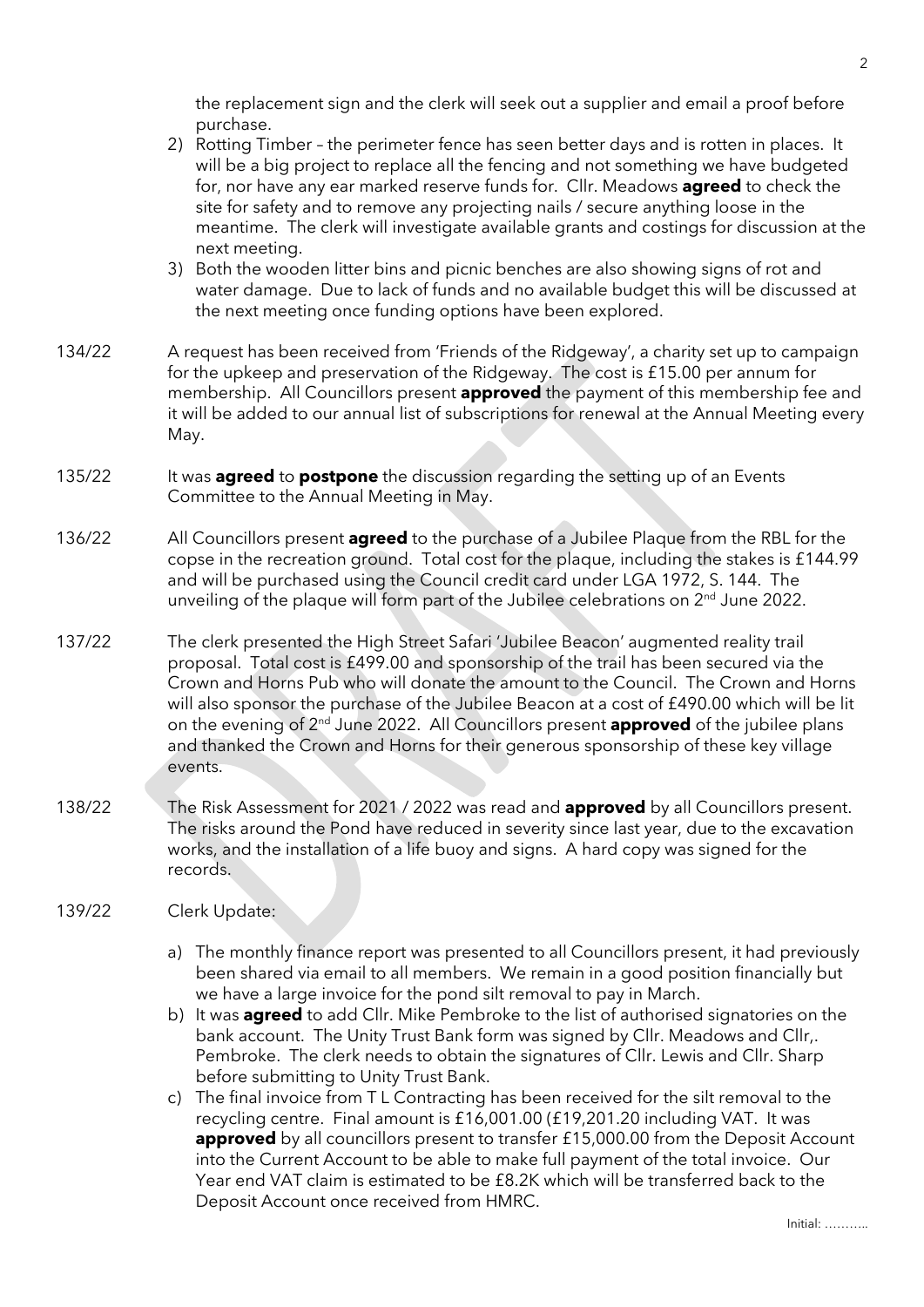- d) A proforma invoice for £203.93 has been received from West Berkshire Council for the bin emptying (litter and dog waste) for 2021 / 2022. It was noted that the litter bin on Cow Lane by the footpath has disappeared completely and had not been in situ for at least six months. We will request with West Berkshire to reduce the invoice slightly to account for the missing bin. All Councillors present **approved** the payment of this invoice when received. It was requested that we look to replace the missing bin and the clerk will bring costings to the next meeting.
- e) The clerk advised that the annual direct debit for our Data Protection fee with the ICO is due to leave our account on 1<sup>st</sup> April 2022. Total amount will be £35.00. All Councillors present **approved** this payment.
- f) Notification has been received from Trade UK that our account card (used to purchase flood defence items from Screwfix) has been dormant for a while. After a brief discussion it was **agreed** that we no longer have a requirement for this card as we have access to the Council credit card. All Councillors present **approved** to close this account.
- 140/22 Issue 108 of the East Ilsley Communicator will be with residents by 17<sup>th</sup> March 2022. This edition will be the last one edited by Sally Allsop. The Council would like to express their thanks to Sally for editing the EIC for the past year. It was **agreed** to seek a replacement editor and an advert would be created for our website and social media channels. It was **agreed** that the clerk would step in to edit the next edition if no one comes forward within a reasonable timeframe. It was also **agreed** to make the EIC a **quarterly** magazine and an issue would be printed in March, June, September, and December of each year. We would be aiming for distribution by the middle of the month, however the June edition in 2022 will be slightly earlier to account for the Jubilee celebrations.

#### 141/22 Training:

- 1) All Councillors present **approved** the clerk's attendance at the SLCC Berkshire Branch Training session on Friday 11<sup>th</sup> March at Shinfield Parish Council. The £10 fee would be paid by the Clerk and reimbursed by the Council through the pay run at the end of March. Mileage for the clerk would also be paid at 0.45p per mile.
- 2) All Councillors present **approved** the clerk's attendance at the SLCC South East Training Seminar in Wokingham on 11th May 2022 at a cost of £85.00. The Council will be for this via invoice and complete a BACS transfer.
- 3) Cllr. Pembroke **agreed** to attend the Knowledge and Core Skills training course on  $28<sup>th</sup>$  June and  $12<sup>th</sup>$  July. This is a free course accessed via the Berkshire Association of Local Councils. All members present **approved** this. If we manage to co-opt a new councillor for our vacancy at the May meeting we intend to add them to the training course as well.

#### 142/22 Public Correspondence:

- 1) The BT phone line running across Broad Street is being compressed due to overhanging branches, and in turn putting stress on the fascia of Hall Cottage. It was **agreed** to request Mike Cairns remove the branches that are causing the stress to the line.
- 2) 11A Churchside wish to request lopping the hornbeam trees along the side of their garden. It was **agreed** to allow the lopping to a minimum height of 4m. The clerk will advise Mike Cairns of this decision.
- 3) The tenant of allotment pitch one has requested approval for a wooden shed 8ft x 6ft as per the terms in their agreement. It was **agreed** to allow this and the Clerk will advise the tenant to proceed.
- 4) The fallen ash tree from the recent storm needs chipping. The clerk will request this to be actioned by Mike Cairns.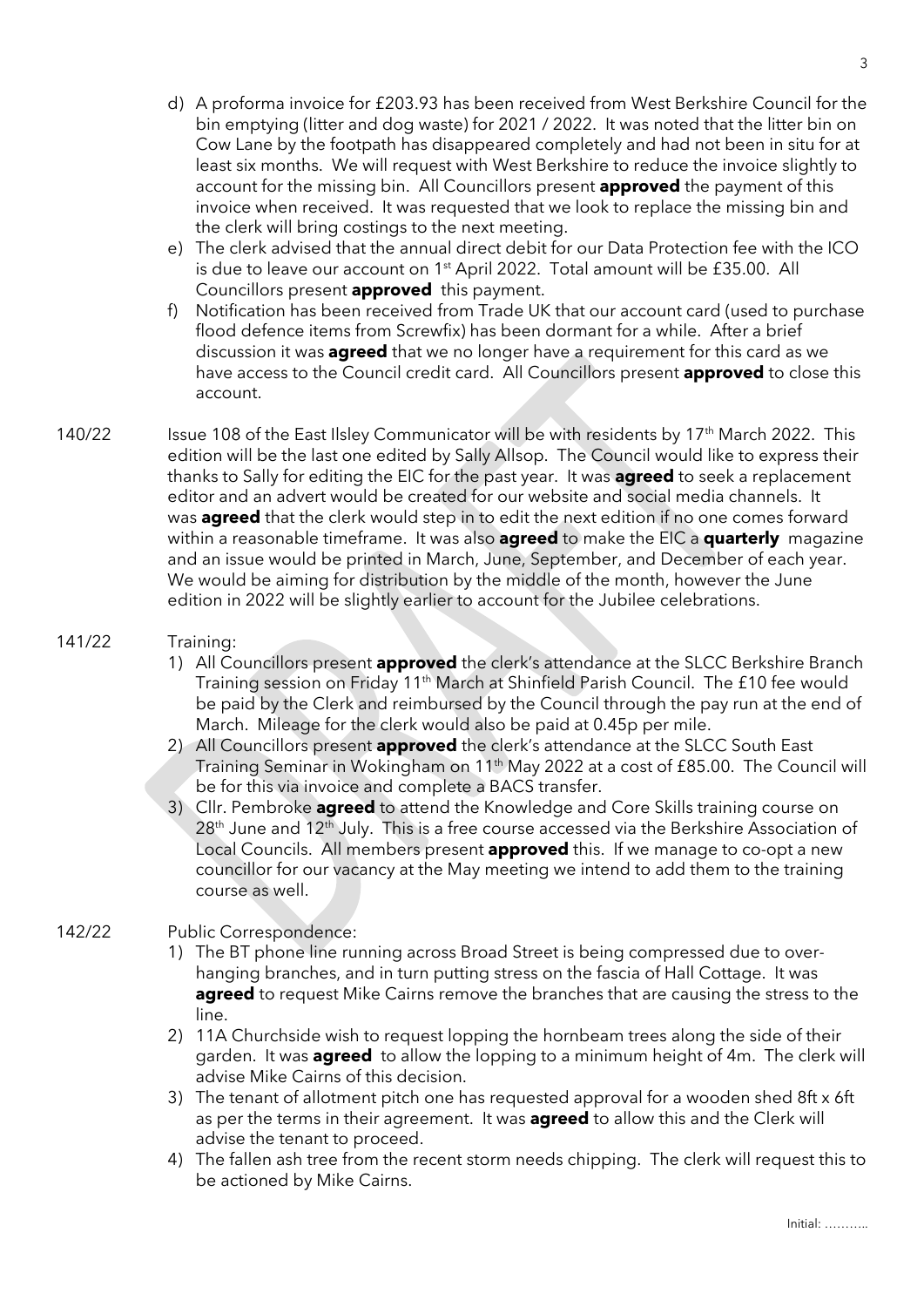5) Our District Councillor, Carolyne Culver was unable to attend the meeting but has submitted a report which has been attached to these minutes in appendix one.

With their being no further business, Cllr. Watkins thanked all for attending and the meeting closed at 20.50pm.

| <b>Actions from the Meeting:</b> |                                                                  |               |           |  |
|----------------------------------|------------------------------------------------------------------|---------------|-----------|--|
|                                  | Description                                                      | Assigned to   | Completed |  |
| 1                                | Complete Parish Observation Sheet for Little Mallards            | Clerk         |           |  |
| 2                                | Seek a new sign for the playground                               | Clerk         |           |  |
| 3                                | Make remedial fixes to the fencing at the playground             | Cllr. Meadows |           |  |
| $\overline{4}$                   | Search for funding to help pay for fencing, litter bin and bench | Clerk         |           |  |
|                                  | replacements and add to the May agenda.                          |               |           |  |
| 5                                | Pay membership fee for Friends of the Ridgeway                   | Clerk         |           |  |
| 6                                | Add events committee to the May agenda                           | Clerk         |           |  |
| 7                                | Purchase Jubilee Plaque from RBL                                 | Clerk         |           |  |
| 8                                | Order the Jubilee Trail and Beacon and work with C & H on        | Clerk         |           |  |
|                                  | sponsorship                                                      |               |           |  |
| 9                                | Complete Authorised Signatory form or Unity Trust Bank           | Clerk / Cllr. |           |  |
|                                  |                                                                  | Lewis / Cllr. |           |  |
|                                  |                                                                  | Sharp         |           |  |
| 10                               | Arrange transfer of £15K from Deposit Account to Current         | <b>Clerk</b>  |           |  |
|                                  | Account and pay final pond invoice                               |               |           |  |
| 11                               | Close Trade UK Account                                           | Clerk         |           |  |
| 12                               | Prepare advert for replacement EIC Editor                        | Clerk         |           |  |
| 13                               | Book all training courses                                        | Clerk         |           |  |
| 14                               | Answer public correspondence                                     | Clerk         |           |  |

Signed: ………………………………………………..

Date: ……………………………………………………

Report from Cllr. Carolyne Culver can be found on the next page..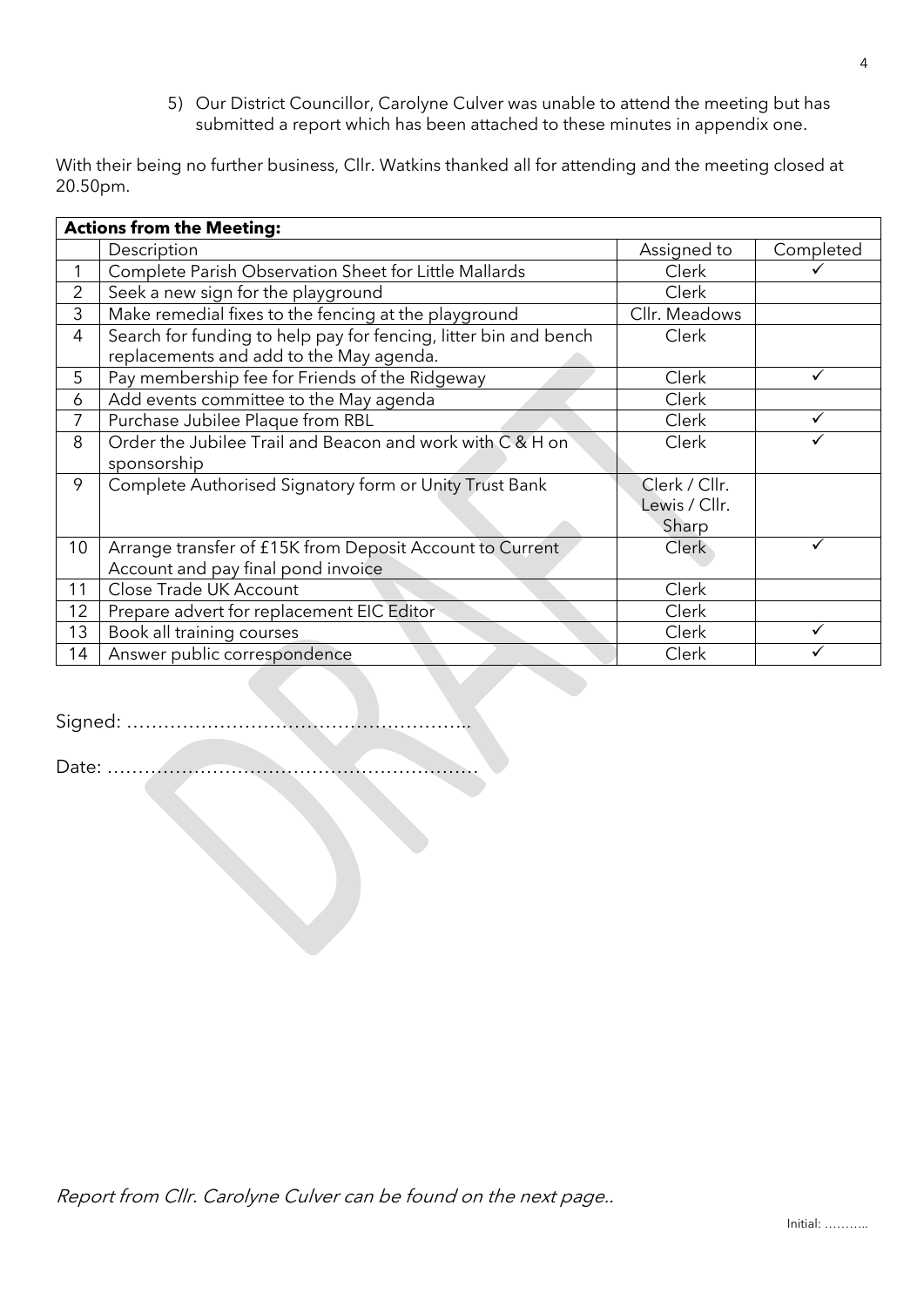## **Appendix 1 – Report from our District Councillor – Carolyne Culver**

On Wednesday 23 February, the Compton Institute planning application was approved by the Western Area Planning Committee. The vote passed 4-3. I voted against the planning application because in my view it didn't give sufficient attention to the policies in the Neighbourhood Development Plan that was approved in a referendum only a fortnight previously.

These policies include the number of houses (they now have permission for 160 instead of 140), the retention and renovation of the hostel to provide one and two bed accommodation (they now have permission to demolish it) and the fact that the Pickled Pig/Piglets Day nursery building will be offered to the community for sale in its current condition with no guarantee there will be any money to buy, renovate and maintain the building.

I secured a condition that NO homes should be occupied until the fresh water and sewage infrastructure is updated to accommodate the additional flows. (Thames Water had proposed a phased approach where some of the site is occupied before upgrade.)

It was still absolutely worth doing the NDP because it will help Compton in the long term. For example, when it comes to the protection of existing green spaces, the design of properties, etc. It also means that they will now get 25% rather than 15% of all 'community infrastructure levy' monies to spend in the community.

The applicant now has permission to demolish the site, but the government's Casework Unit is deciding whether the application should be called in by the Secretary of State. S/he uses this power pretty sparingly so we shouldn't get our hopes up that anything will change. When demolition of the site eventually begins it will take around 18 months. I raised concerns about the extra vehicle movements through East Ilsley - especially HGVs negotiating the narrow roads - so we will need to keep an eye on this as a community and report any problems to WBC when the time comes. I secured a condition that HGVs shouldn't be coming through the villages during school bus times. The full planning meeting is available to view on West Berkshire Council's YouTube channel search for Western Area Planning Committee on 23 February.

I've called in the new sports hall at Downs School at the request of Compton Parish Council because, among other reasons, they are concerned that there is no mention of future public use of the gym facility.

On Thursday 3 March West Berkshire Council had its annual budget meeting. Council tax will go up by one per cent. All the Liberal Democrat and Green amendments (including money for the food bank) were rejected as usual.

Thank you to West Berkshire Healthwatch who visited again recently to offer covid testing kits and assisted testing to residents at Hildesley Court and Church Side.

On Thursday 17 March we will be holding a protest about Thames Water discharging sewage into our local rivers. 6pm at West Berkshire Council offices on Market Street.